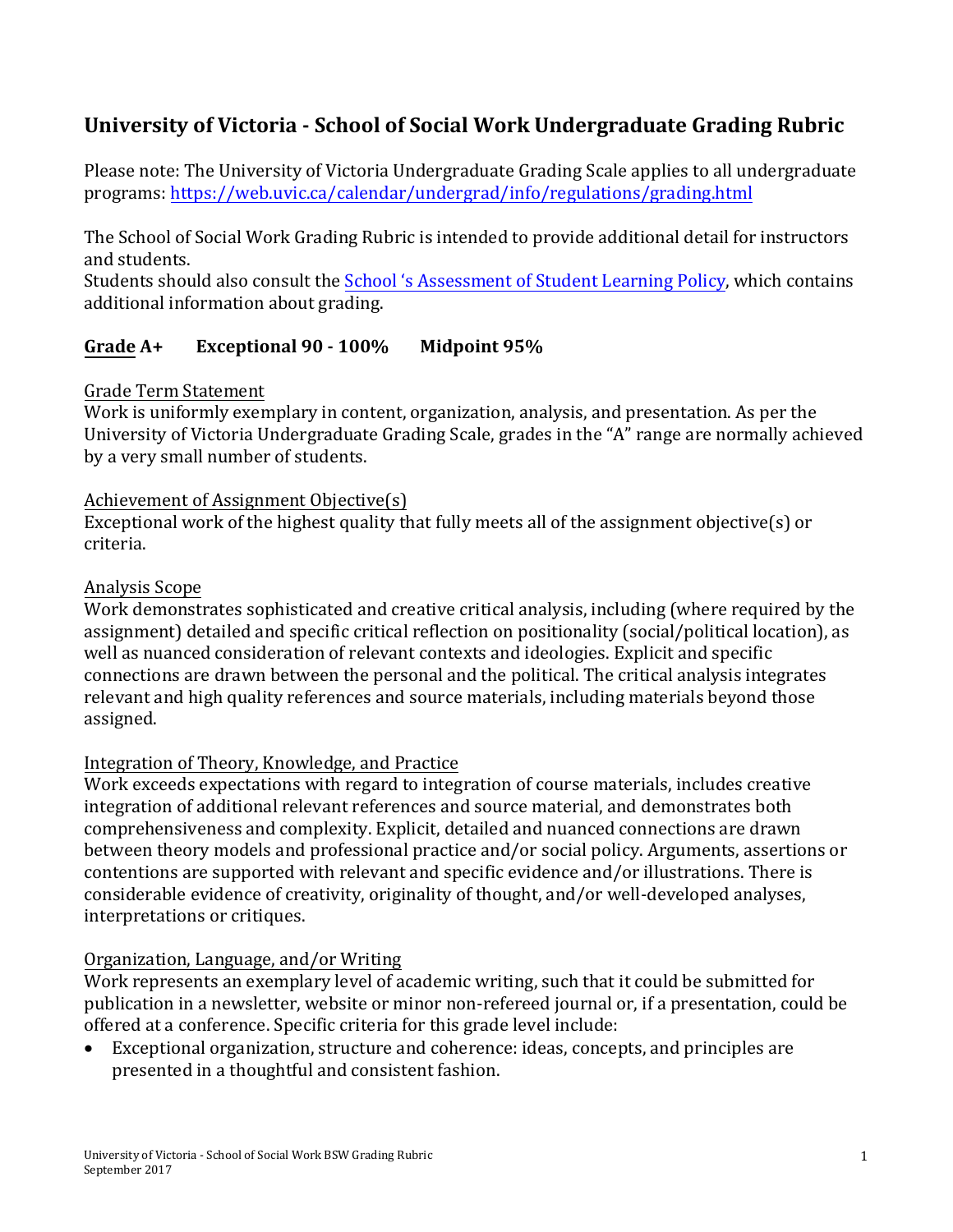- Use of clear language, with all technical terms and/or jargon defined or explained in the body of the work.
- Quotations are kept to a minimum and where used, they are very well contextualized within the student's own thinking.
- Technically flawless in grammar, spelling and referencing (in-text citations and reference list).
- Falls within the specified word/page limit or, if a presentation, within the allotted time frame.

# **Grade A Excellent 85 - 89% Midpoint 87%**

### Grade Term Statement

Generally excellent in content, organization, analysis, and presentation. Grades in the "A" range are normally achieved by a very small number of students.

### Achievement of Assignment Objective(s)

Reflects excellent achievement of all of the assignment objective(s).

# Analysis Scope

Work demonstrates an excellent level of critical analysis, including (where required by the assignment) detailed critical reflection on the student's positionality (social/political location). The analysis integrates relevant references/ source materials, including some beyond those assigned in the course.

# Integration of Theory, Knowledge, and Practice

Work demonstrates comprehensiveness, complexity, and excellent integration of sources. Personal engagement with the topic is complex and nuanced, with explicit and relevant connections drawn between the personal and the political. Clear connections are drawn between theory models and professional practice and/or social policy. Matters of context and ideology are addressed with specificity. Arguments, assertions or contentions are supported with relevant and specific evidence and/or illustrations. There is strong evidence of creativity, originality of thought, and/or well-developed analyses, interpretations or critiques.

# Organization, Language, and/or Writing

Work represents an excellent level of academic writing. With minor revisions, work could be submitted for publication in a newsletter, website or minor non-refereed journal or, if a presentation, could be offered at a conference. Specific criteria for this grade level include:

- Excellent organization, structure and coherence: ideas, concepts, and principles are presented in a thoughtful and consistent fashion.
- Use of clear language, with all technical terms and/or jargon defined or explained in the body of the work.
- Quotations kept to a minimum and where used, they are well contextualized within the student's own thinking.
- Contains a few very minor errors in grammar, spelling and referencing (in-text citations and reference list).
- Falls within the specified word/page limit or, if a presentation, within the allotted time frame.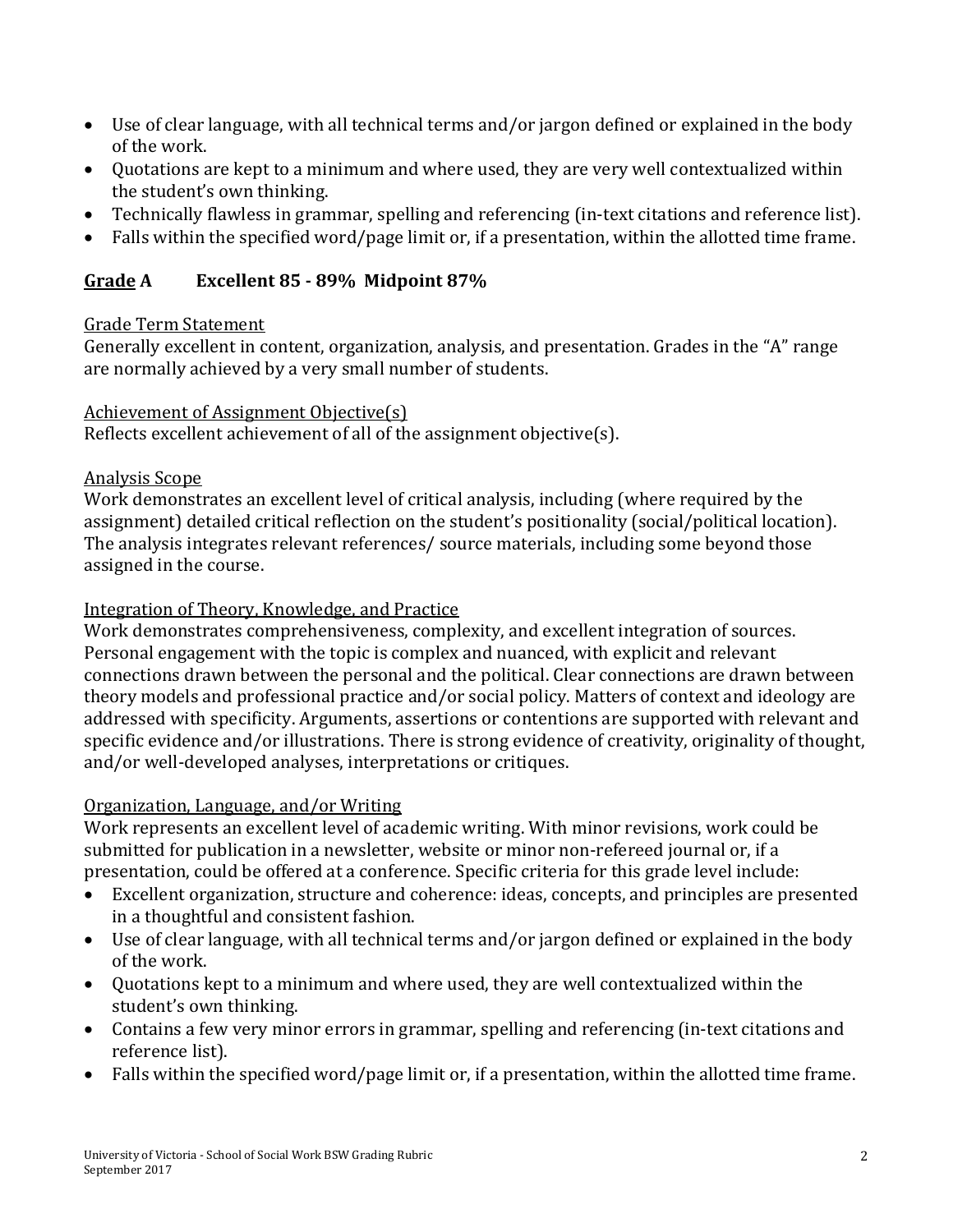# **Grade A- Superior 80 - 84% Midpoint 82%**

#### Grade Term Statement

Very strong in terms of content, organization, analysis, and language. Several aspects of the assignment may be excellent. Grades in the "A" range are normally achieved by a very small number of students.

Achievement of Assignment Objective(s) Reflects superior achievement of all of the assignment objective(s).

#### Analysis Scope

Work demonstrates a high level of critical analysis, including (where required by the assignment) detailed critical reflection on positionality (social/political location).

#### Integration of Theory, Knowledge, and Practice

Work demonstrates comprehensiveness, complexity, depth and very good integration of all assigned sources. The critical analysis includes integration of relevant and appropriate references and clear linkages between theory models and professional practice and/or social policy. Matters of context and ideology are addressed. Explicit and relevant connections are drawn between the personal and the political. Arguments, assertions or contentions are supported with relevant and specific evidence and/or illustrations. There is some evidence of creativity or originality of thought or well-developed interpretations or critiques.

### Organization, Language, and/or Writing

Work represents a very good level of academic writing, but would require revision if it were submitted for publication in a newsletter, website or minor non-refereed journal or, if a presentation, offered at a conference. Specific criteria for this grade level include:

- Very good organization, structure and coherence: ideas, concepts, and principles are presented in a thoughtful and consistent fashion.
- Use of clear language, with almost all technical terms and/or jargon defined or explained in the body of the work.
- Quotations kept to a minimum and where used, they are contextualized within the student's own thinking.
- Contains a few minor errors in grammar, spelling and referencing (in-text citations and reference list).
- Falls within or very close to the specified word/page limit or, if a presentation, very close to or within the allotted time frame.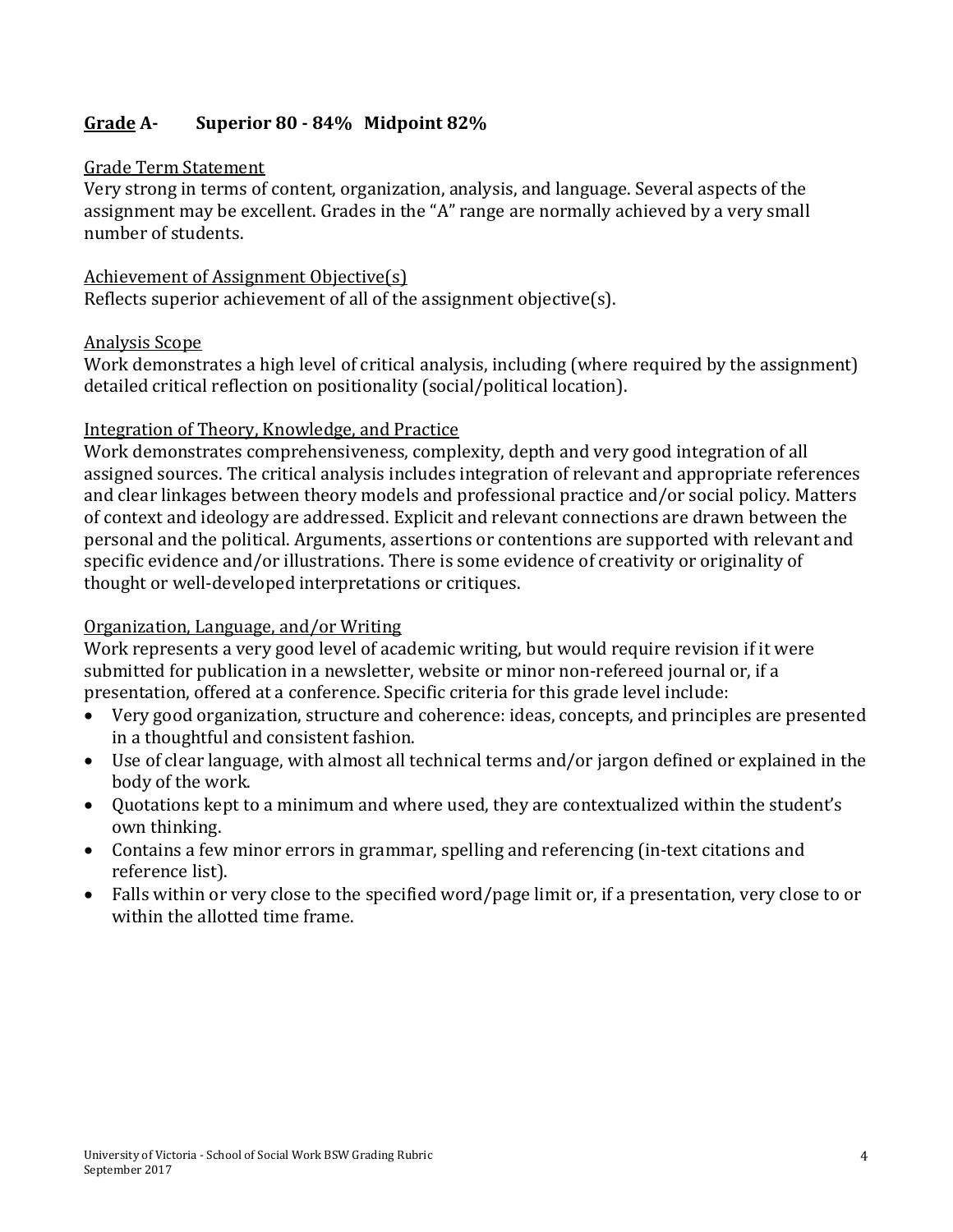## **Grade B+ Very Good 77 - 79% Midpoint 78%**

#### Grade Term Statement

Represents work of very good quality with no major weaknesses. There are some flaws or omissions in content, organization, analysis, or language. Grades in the "B" range are normally achieved by the largest number of students.

#### Achievement of Assignment Objective(s) Reflects good achievement of all of the assignment objective(s).

#### Analysis Scope

Work demonstrates sound critical analysis, including (where required by the assignment) specific critical reflection on positionality (social/political location).

#### Integration of Theory, Knowledge, and Practice

Work represents a good level of integration of sources, as well as comprehensiveness, depth, and complexity. Strong personal engagement with the topic is demonstrated, and some relevant and clear connections are drawn between the personal and political. The critical analysis includes integration of assigned references and resources, as well as linkages between theory models and professional practice and/or social policy. Matters of context and ideology are addressed. Arguments, assertions or contentions are to some extent supported with relevant evidence and/or illustrations.

#### Organization, Language, and/or Writing

Work represents a very good level of academic writing. Specific criteria for this grade level include:

- Good organization, structure and coherence: ideas, concepts, and principles are presented in a consistent fashion.
- Use of clear language, though some technical terms and/or jargon may not be defined or explained in the body of the work.
- Where quotations are used, they are contextualized within the student's own thinking.
- Contains several minor errors in grammar, spelling and referencing (in-text citations and reference list).
- Falls close to the specified word/page limit or, if a presentation, close to the allotted time frame.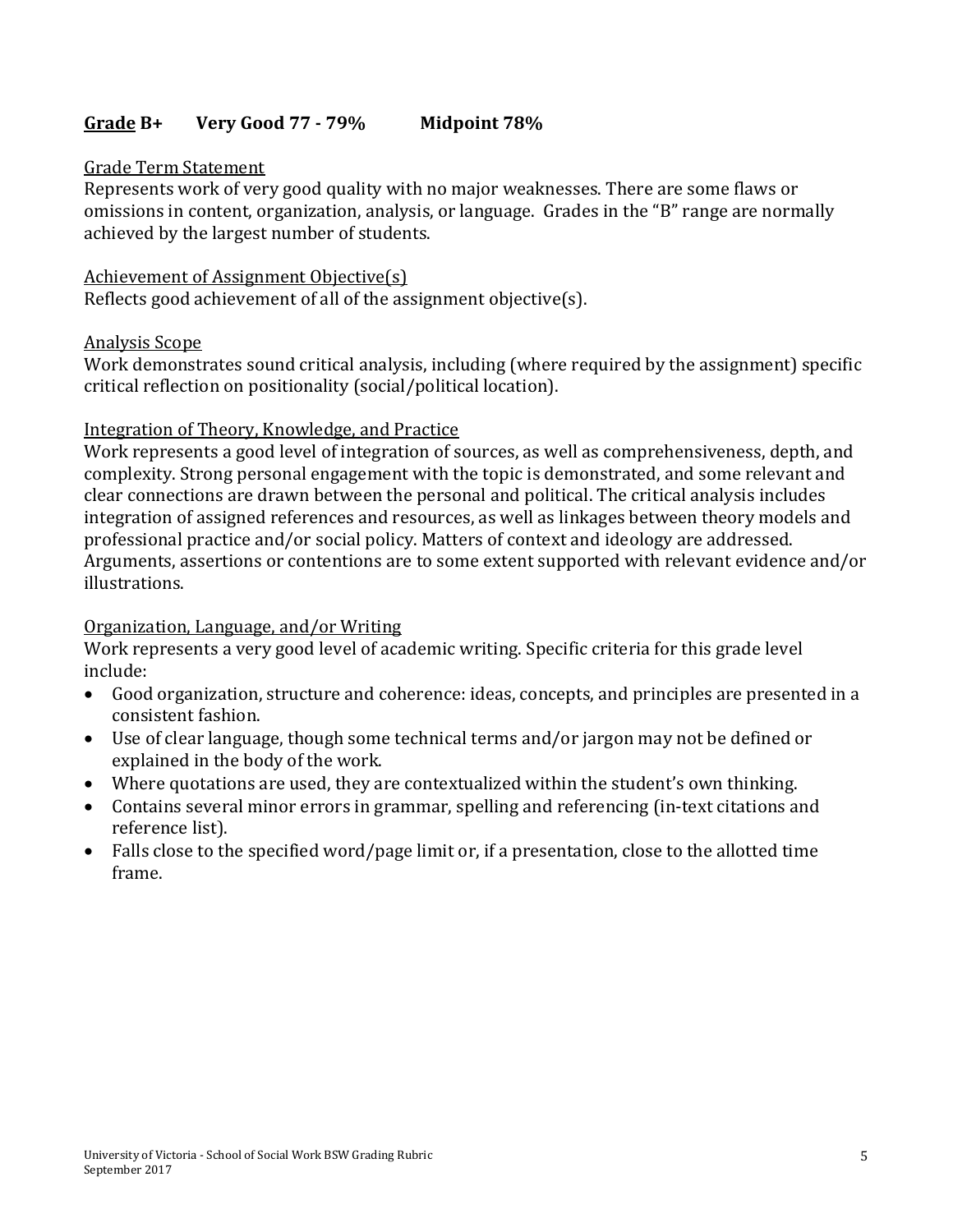## **Grade B Good 73 - 76% Midpoint 74.5%**

#### Grade Term Statement

Represents work of good quality with some weaknesses in content, organization, analysis and /or language. Work is at a sufficient level to meet requirements for professional social work practice. Grades in the "B" range are normally achieved by the largest number of students.

#### Achievement of Assignment Objective(s)

Reflects satisfactory achievement of all assignment objectives/criteria.

#### Analysis Scope

Work demonstrates some degree of critical analysis, including (where required by the assignment) some critical reflection on positionality (social/political location). There are likely to be omissions or lack of depth in analysis and critical reflection.

#### Integration of Theory, Knowledge, and Practice

Work represents a good level of integration of assigned sources, however, comprehensiveness, depth and complexity may be lacking in some areas. The critical analysis may have some weaknesses in terms of integrating relevant and appropriate references, and/or making clear linkages between theory models and professional practice and/or social policy. Matters of context and ideology are addressed to some extent. Where critical reflection on positionality (social/political location) is required by the assignment, there are major deficiencies; connections between the personal and political are tenuous at best. Arguments, assertions or contentions are minimally supported or some may not be at all supported.

### Organization, Language, and/or Writing

The work represents a satisfactory level of academic writing. Specific criteria for this grade level:

- Some weaknesses in organization, structure and coherence.
- Ideas, concepts, and principles are not all presented clearly or in a consistent fashion.
- Lack of clarity in meaning or description.
- Inappropriate use of quotations, overuse of quotations, or little contextualization of quotations within the student's own thinking.
- Errors in grammar, spelling and referencing (in-text citations and reference list).
- Assignment may fall outside the specified word/page limit or, if a presentation, run over or under the allotted time frame.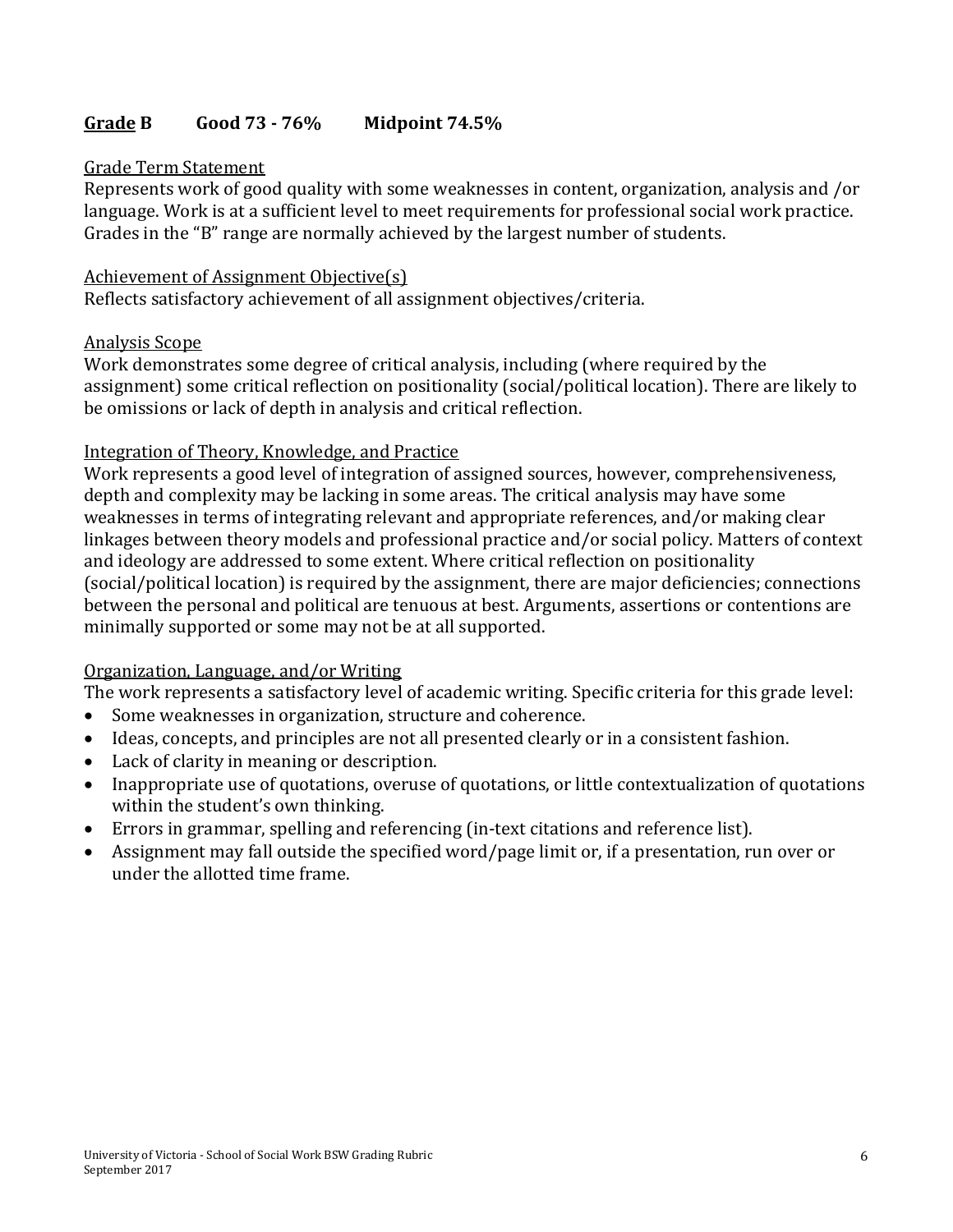# **Grade B- Acceptable 70 -72% Midpoint 71%**

#### Grade Term Statement

Acceptable but lacking in some key aspects of content, organization, analysis and/or language. Work meets minimal requirements for professional social work practice. Grades in the "B" range are normally achieved by the largest number of students.

#### Achievement of Assignment Objective(s)

One or more assignment objectives/criteria were only partially achieved, or not met at all.

#### Analysis Scope

Work demonstrates minimal critical analysis, including (where required by the assignment) minimal critical reflection on positionality (social/political location).

#### Integration of Theory, Knowledge, and Practice

Work represents an acceptable level of integration of sources, however, gaps exist and comprehensiveness, depth and complexity may be lacking. The critical analysis has serious weaknesses in terms of integrating relevant and appropriate references, and/or making linkages between theory models and professional practice and/or social policy. Where critical reflection on positionality (social/political location) is required by the assignment, this is largely absent or has major deficiencies; connections between the personal and political are tenuous at best. Matters of context and ideology are minimally addressed. Arguments, assertions or contentions are not always supported or are inadequately supported.

### Organization, Language, and/or Writing

The work represents a minimally acceptable level of academic writing. Specific criteria for this grade level:

- Weaknesses in organization, structure and/or coherence.
- Ideas, concepts, and principles lack clarity or are presented inconsistently.
- Inaccurate language use and/or lack of clarity in meaning or description.
- Inappropriate use of quotations, overuse of quotations, or absence of contextualization of quotations within the student's own thinking.
- Several errors in grammar, spelling and referencing (in-text citations and reference list).
- Assignment may fall outside the specified word/page limit or, if a presentation, run significantly over or under the allotted time frame.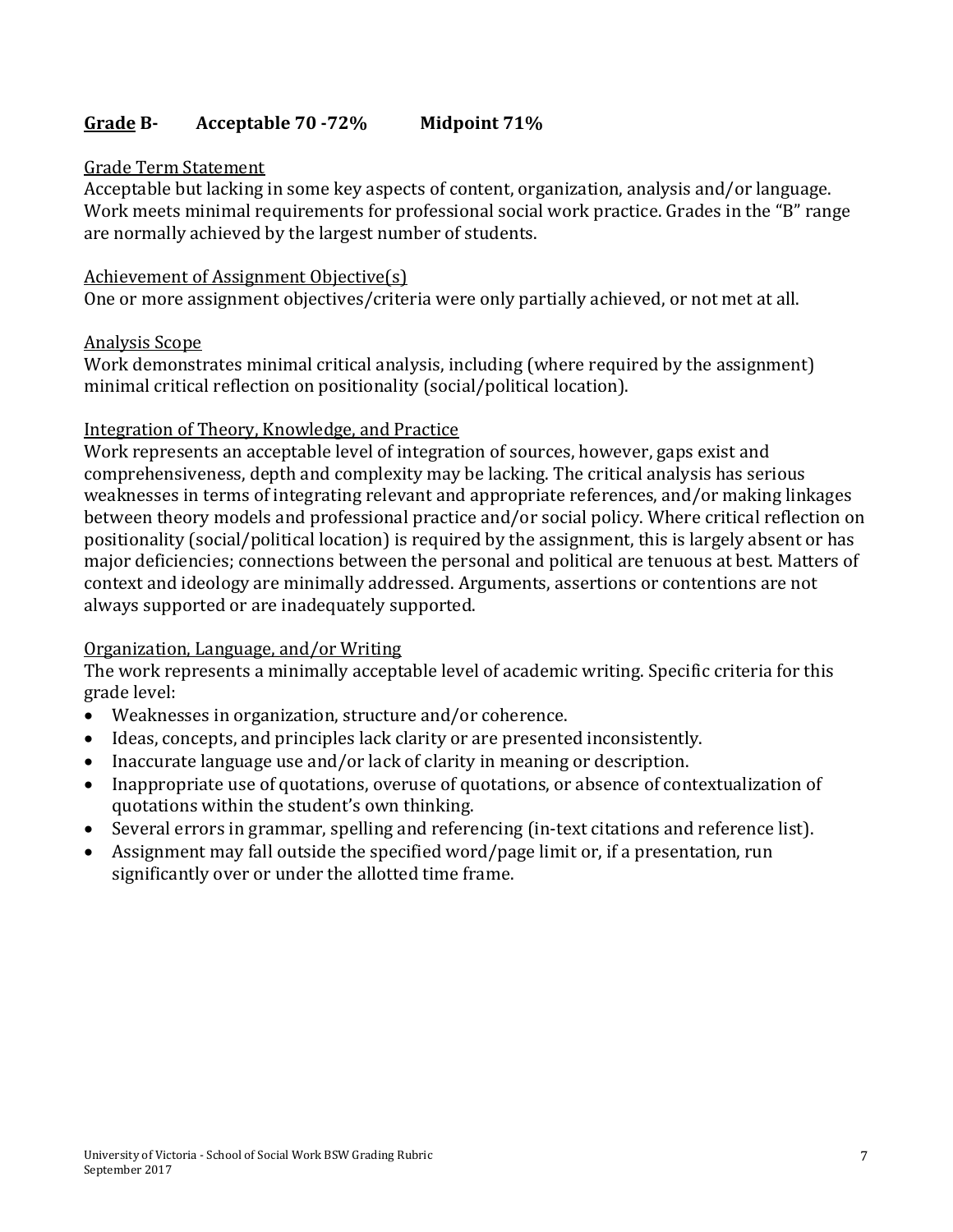### **Grade C+ Marginally Acceptable 65 - 69% Midpoint 67%**

### Grade Term Statement

Represents marginally acceptable work with major weaknesses and/or lacking in some aspects of content, organization, analysis, or writing. Work must improve in order to meet professional practice expectations.

### Achievement of Assignment Objective(s)

One or more assignment objectives were only minimally achieved, partially achieved, or not met at all.

### Analysis Scope

Work demonstrates a minimally adequate level of critical analysis, including (where required by the assignment) minimal critical reflection on positionality (social/political location). There are significant omissions or lack of depth in analysis and reflection.

### Integration of Theory, Knowledge, and Practice

Work represents a marginally acceptable level of integration of sources, however, significant gaps exist in terms of content and/or comprehensiveness. Lacks depth and complexity. The critical analysis has serious weaknesses in terms of integrating relevant and appropriate sources, and/or in making linkages between theory models and professional practice and/or social policy. Where critical reflection on positionality (social/political location) is required by the assignment, this is largely absent or has major deficiencies; connections between the personal and political are tenuous and few. Matters of context and ideology are minimally addressed or not addressed at all. Arguments, assertions or contentions are not supported or are very inadequately supported.

# Organization, Language, and/or Writing

The work represents a marginally acceptable level of academic writing. Specific criteria for this grade level:

- Serious weaknesses in organization, structure and coherence.
- Ideas, concepts, and principles lack clarity.
- Inaccurate language use and/or lack of clarity in meaning or description.
- Inappropriate use of quotations, overuse of quotations, or quotations not contextualized within the student's own thinking.
- Numerous errors in grammar, spelling and referencing (in-text citations and reference list).
- Assignment may fall outside the specified word/page limit or, if a presentation, run significantly over or under the allotted time frame.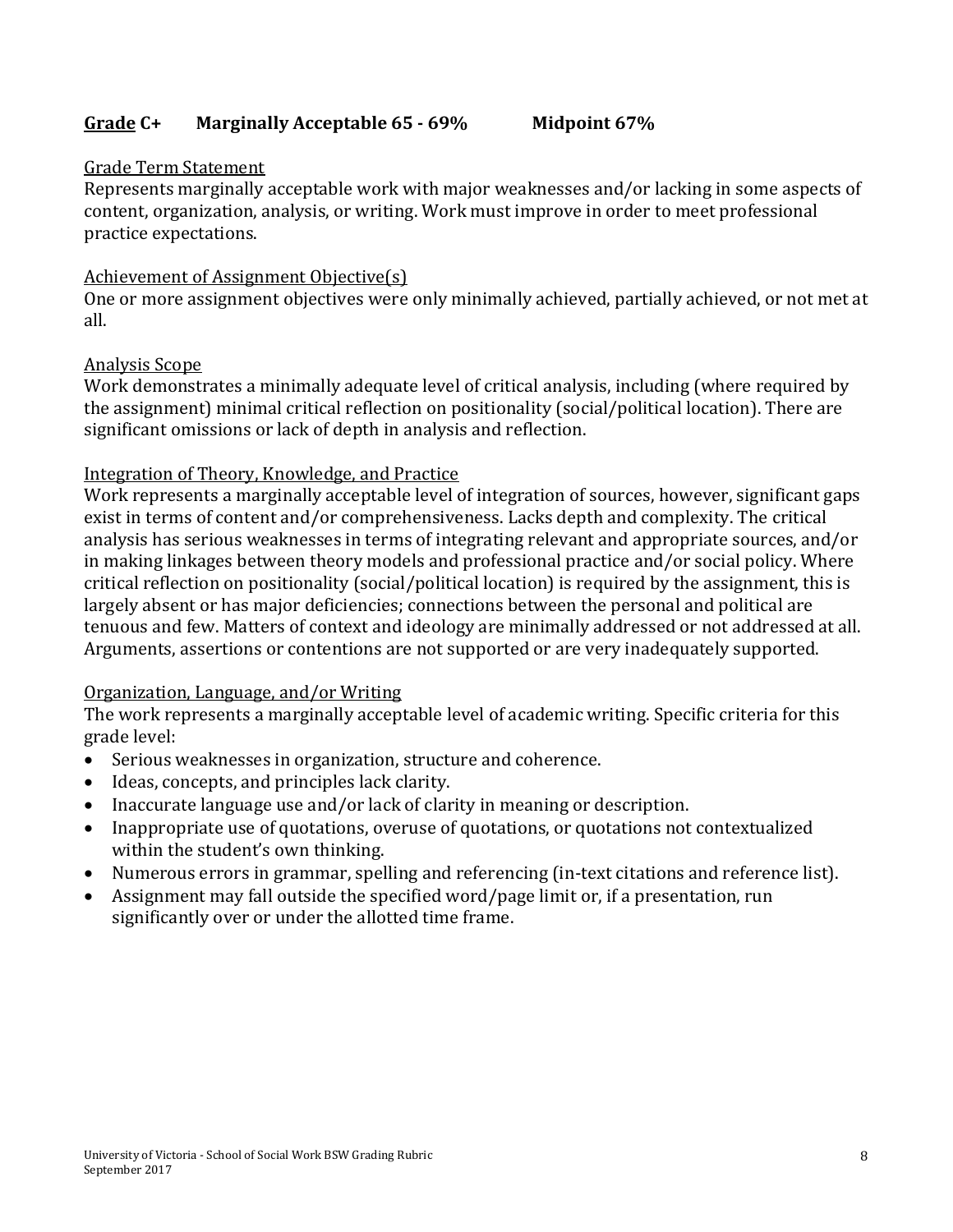### **Grade C Pass 60 - 64% Midpoint 62%**

#### Grade Term Statement

Although a passing grade, the work does not meet overall academic requirements of the School of Social Work and does not meet standards for professional practice.

#### Achievement of Assignment Objective(s)

The assignment objectives were only minimally achieved, partially achieved, or not met at all.

#### Analysis Scope

A critical analysis is lacking in the work.

#### Integration of Theory, Knowledge, and Practice

Work has major deficiencies in terms of integration of sources, content and/or comprehensiveness. Depth and complexity are lacking. The critical analysis is largely absent, or has serious weaknesses in terms of integrating relevant and appropriate sources, and/or in making linkages between theory models and professional practice and/or social policy. Where critical reflection on positionality (social/political location) is required by the assignment, this is largely absent or has major deficiencies. Arguments, assertions or contentions are not supported at all or are very inadequately supported.

#### Organization, Language, and/or Writing

The work does not meet the requirements of academic writing. Specific criteria for this grade level:

- Serious weaknesses in organization, structure and coherence.
- Major deficiencies in use of ideas, concepts, and principles.
- Inaccurate language use and/or lack of clarity in meaning or description.
- Inappropriate use of quotations, overuse of quotations, or quotations not contextualized within the student's own thinking.
- Numerous errors in grammar, spelling and referencing (in-text citations and reference list).
- Assignment may fall outside the specified word/page limit or, if a presentation, run significantly over or under the allotted time frame.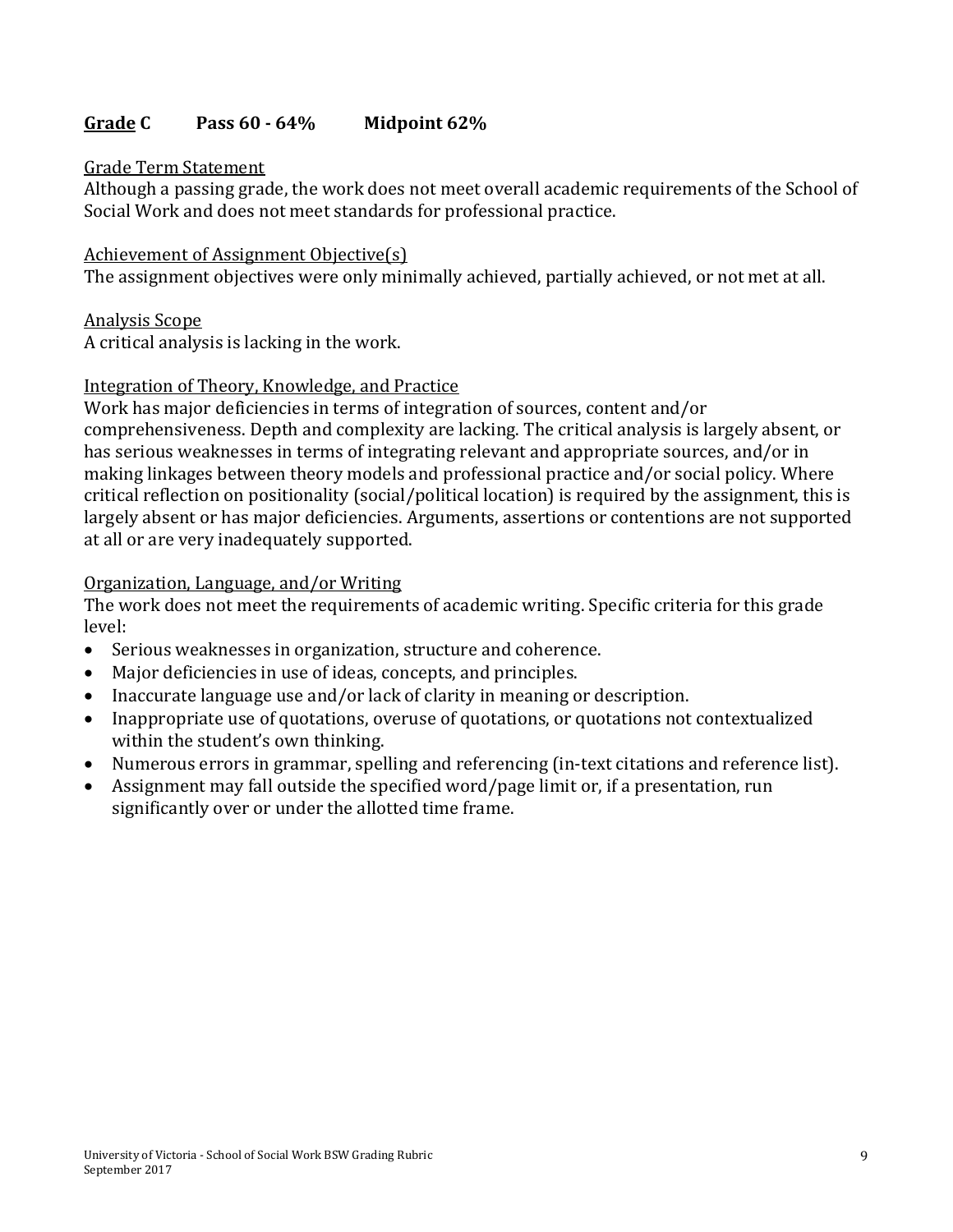## **Grade D Barely Adequate 50 - 59%Midpoint 55%**

#### Grade Term Statement

Although a passing grade, work does not meet the academic requirements of the School of Social Work and does not meet standards for professional practice.

#### Achievement of Assignment Objective(s)

Most assignment objective(s) were only barely achieved, or some were not met at all. There are serious flaws in content, organization, analysis, and language.

#### Analysis Scope

A critical analysis is missing from the work.

#### Integration of Theory, Knowledge, and Practice

Work is inadequate in terms of integration of sources, content and/or comprehensiveness. Depth and complexity are missing. The critical analysis is largely absent, or has several serious weaknesses in terms of integrating relevant and appropriate sources, and/or in making linkages between theory models and professional practice and/or social policy. Where critical reflection on positionality (social/political location) is required by the assignment, this is absent or has major deficiencies. Arguments, assertions or contentions lack clarity, are not supported at all or are very inadequately supported.

#### Organization, Language, and/or Writing

The work does not meet the requirements of academic or professional writing. Specific criteria for this grade level:

- Serious weaknesses in organization, structure and coherence.
- Major deficiencies in use of ideas, concepts, and principles.
- Inappropriate use of quotations, overuse of quotations, or quotations not contextualized within the student's own thinking.
- Numerous errors in grammar, spelling and referencing (in-text citations and reference list).
- Assignment may fall outside the specified word/page limit or, if a presentation, run significantly over or under the allotted time frame.